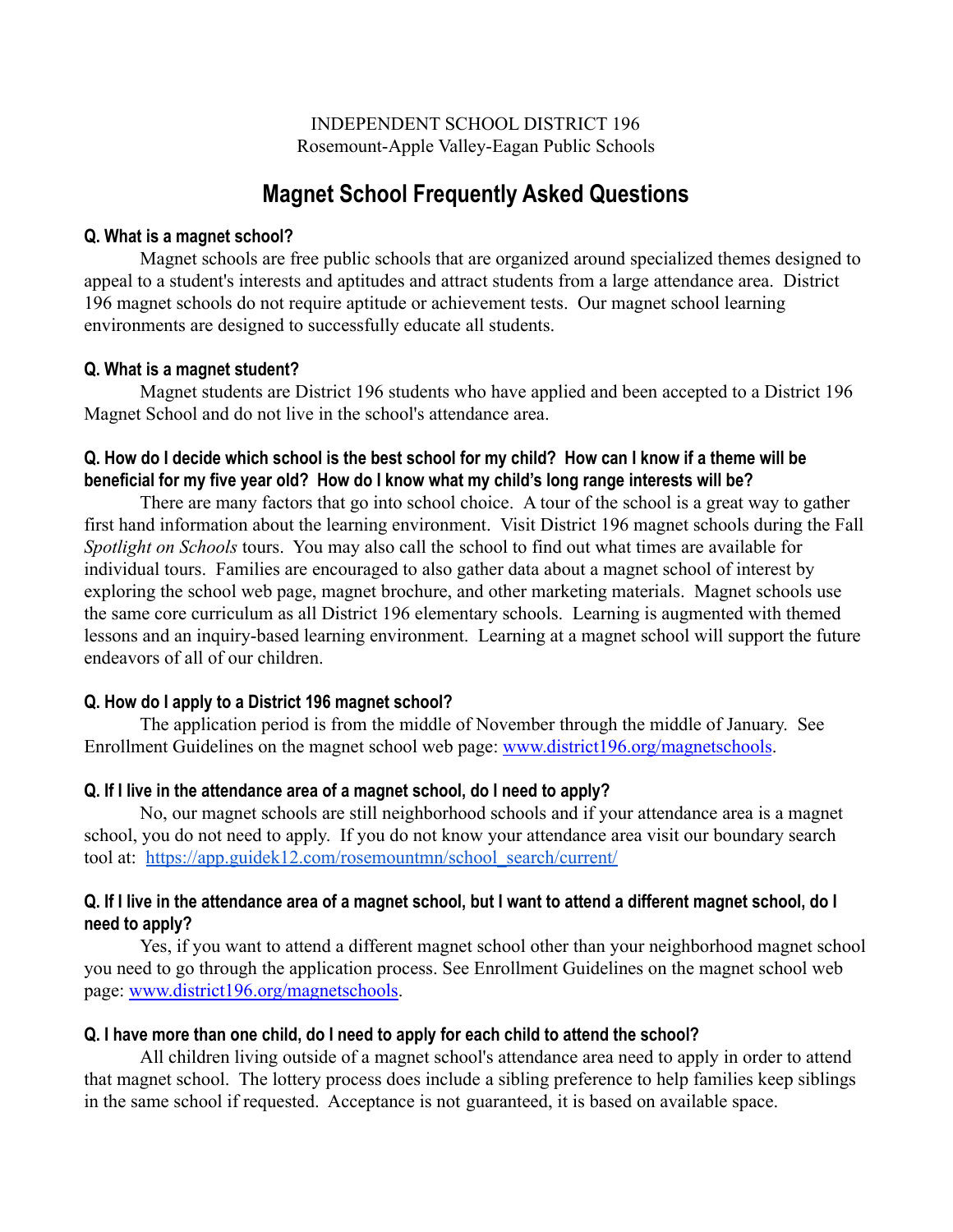#### **Q. What is sibling preference?**

If you currently have a magnet student at your magnet school of choice, your family will receive priority during the lottery process. Acceptance is not guaranteed, it is based on available space.

## **Q. Is transportation provided?**

If you live in District 196, **YES**, transportation is provided. See Elementary Transportation Guidelines or Middle School Enrollment and Transportation Guidelines on the magnet school web page: [www.district196.org/magnetschools.](http://www.district196.org/magnetschools) Generally transportation changes are not made during the school year.

## **Q. When will I know where my student's bus stop is and how long his/her bus ride will be?**

The transportation department establishes bus routes over the summer and mails bus stop information cards to all magnet school families in late August. Routes are established so no student rides the bus for more than one hour and 15 minutes one way.

# **Q. Will my child's bus stop stay the same as now?**

Generally speaking, yes.

# **Q. If my child is accepted at a magnet school, is it necessary to re-apply for the next year?**

No, once a student is enrolled in school he/she may stay at that school for his/her entire elementary career.

## **Q. I live outside of District 196, may I apply?**

Yes, out-of-district residents are allowed to apply. Transportation is not provided.

## **Q. What should I do if my child is waitlisted for a magnet school?**

We suggest that you continue to remain on the waitlist and also enroll your child at your attendance area school. We will be able to tell you exactly where you are on the waitlist. In previous years, we have found that throughout the spring and summer we are often able to place students from the waitlist into classrooms. Contact the district's Magnet Schools and Innovative Programming TOSA to help you through the process.

# **Q. Is there a Middle School magnet option?**

Yes, Valley Middle School of STEM is a great option for your Magnet Students. Any middle school-age students may apply to attend. See our Middle School Enrollment Guidelines at <http://www.district196.org/MagnetSchools> to apply. The middle school STEM experience has a strong emphasis on hands-on, experimental and inquiry-based activities. Interactive lessons and activities teach the engineering design process, develop problem solving skills and build learners for life.

# **Q. Which middle school will my child attend?**

Students attend their neighborhood middle school. You have the option to apply for intradistrict enrollment to any of our six middle schools including Valley Middle School of STEM (transportation is not provided for intradistrict enrollment). If you choose to go to a school other than your neighborhood school, make sure to apply for intradistrict transfer before July  $1<sup>st</sup>$  of the year you are making the transfer. Out-of-district residents should follow the open enrollment guidelines.